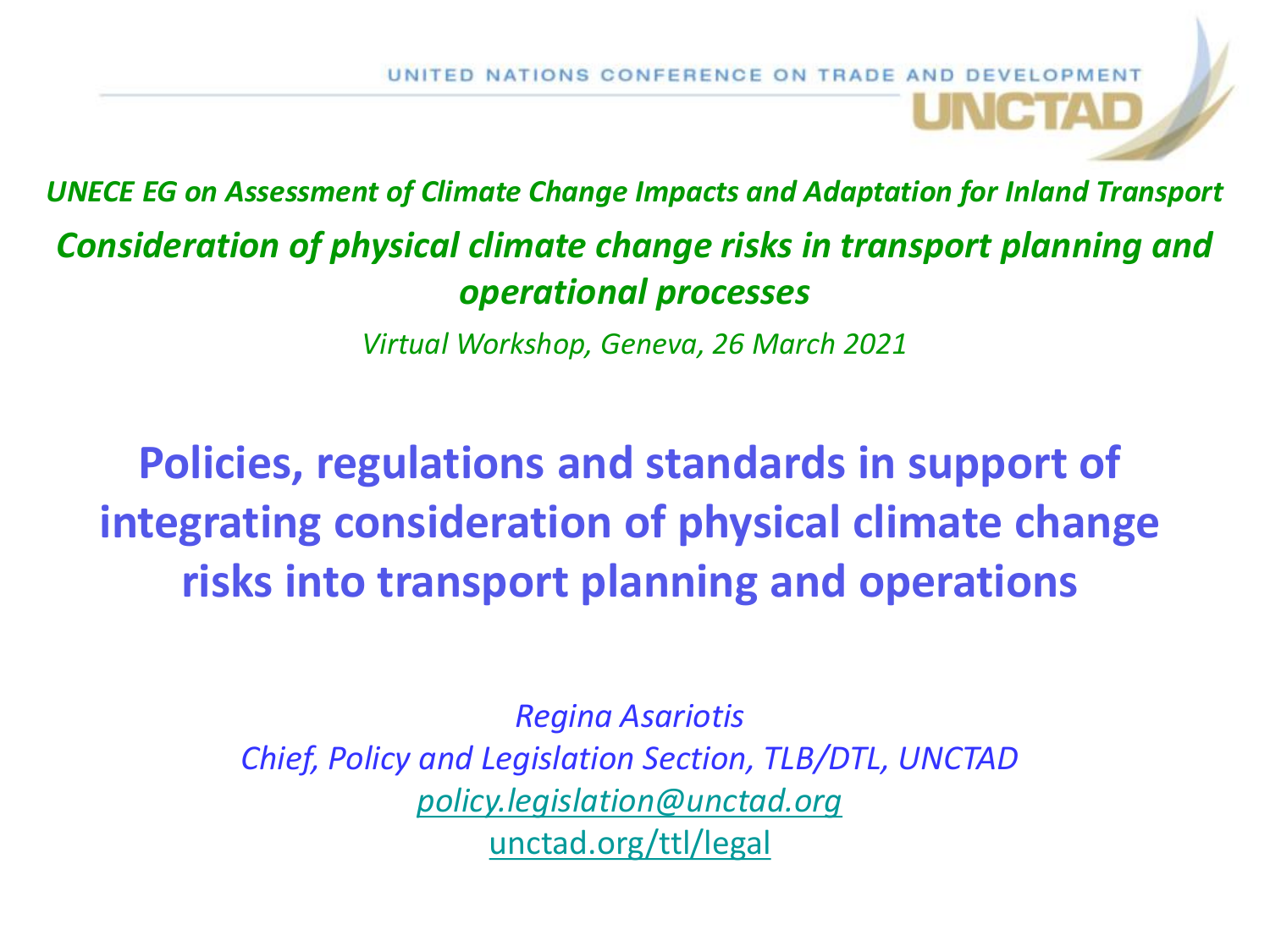## **Risk under Climate Variability and change (CV & C)**



#### **Risk is a function of**:

**Climatic hazards** - changing climatic factors

**Exposure** of the transport infrastructure/operations to hazards

**Vulnerability** – depends on capacity to respond to factors that make transport infrastructure prone to damages/losses from hazards, e.g. availability of technologies and materials; elevation; human and financial resources; **policy, legislation and management**

Note: The IPCC risk definition differs from that of the Insurance Industry which defines risk as a function of the probability of the damaging event(s) and the magnitude of damages/losses: low probability events incurring large losses are high risks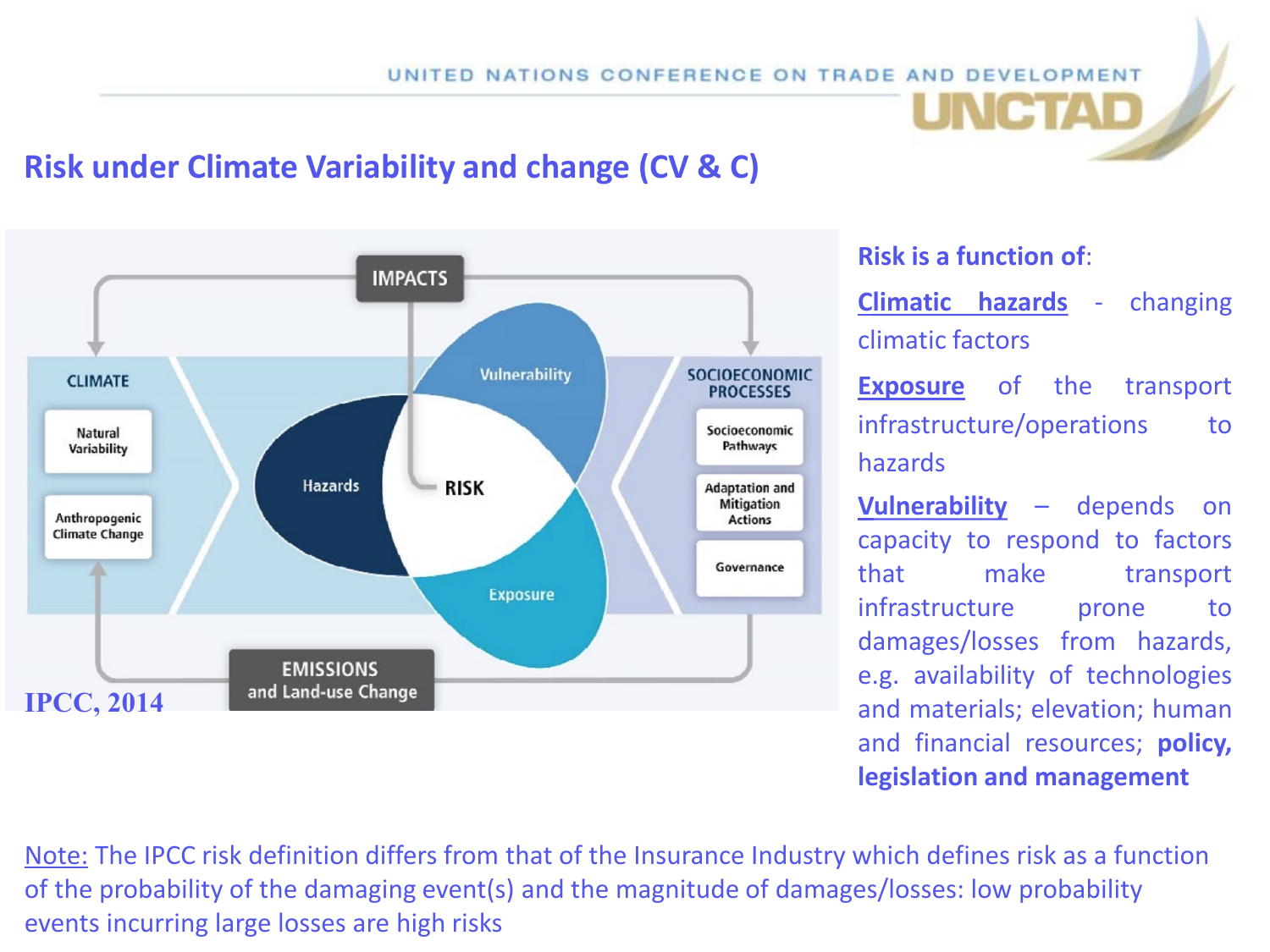## **Policies, Regulations and Standards: Key tools for adaptation and resilience building**

- Policies, regulations, standards: important tools for implementing policy objectives
- Climate resilience / adaptation for (critical) transport infrastructure / systems is a matter of strategic economic importance – and key for progress on implementation of international agreements (incl. 2030 Agenda, Paris Agreement, Sendai Framework)
- Need for risk assessments (based on best available science), innovative adaptation responses, and mainstreaming of adaptation into transport planning / operations
- Adaptation strategies need to be underpinned by **strong legal, regulatory and policy frameworks**; as well as **standards, guidance, methodological tools**

#### See also

- UNECE 2020 *[Climate Change Impacts and Adaptation for International Transport Networks](https://www.unece.org/index.php?id=53818)'*
- UNCTAD 2020 *[Climate Change Impacts and Adaptation for Coastal Transport Infrastructure: A](https://unctad.org/en/pages/PublicationWebflyer.aspx?publicationid=2631)  Compilation of Policies and Practices;*
- EU *[Climate ADAPT](https://climate-adapt.eea.europa.eu/) platform*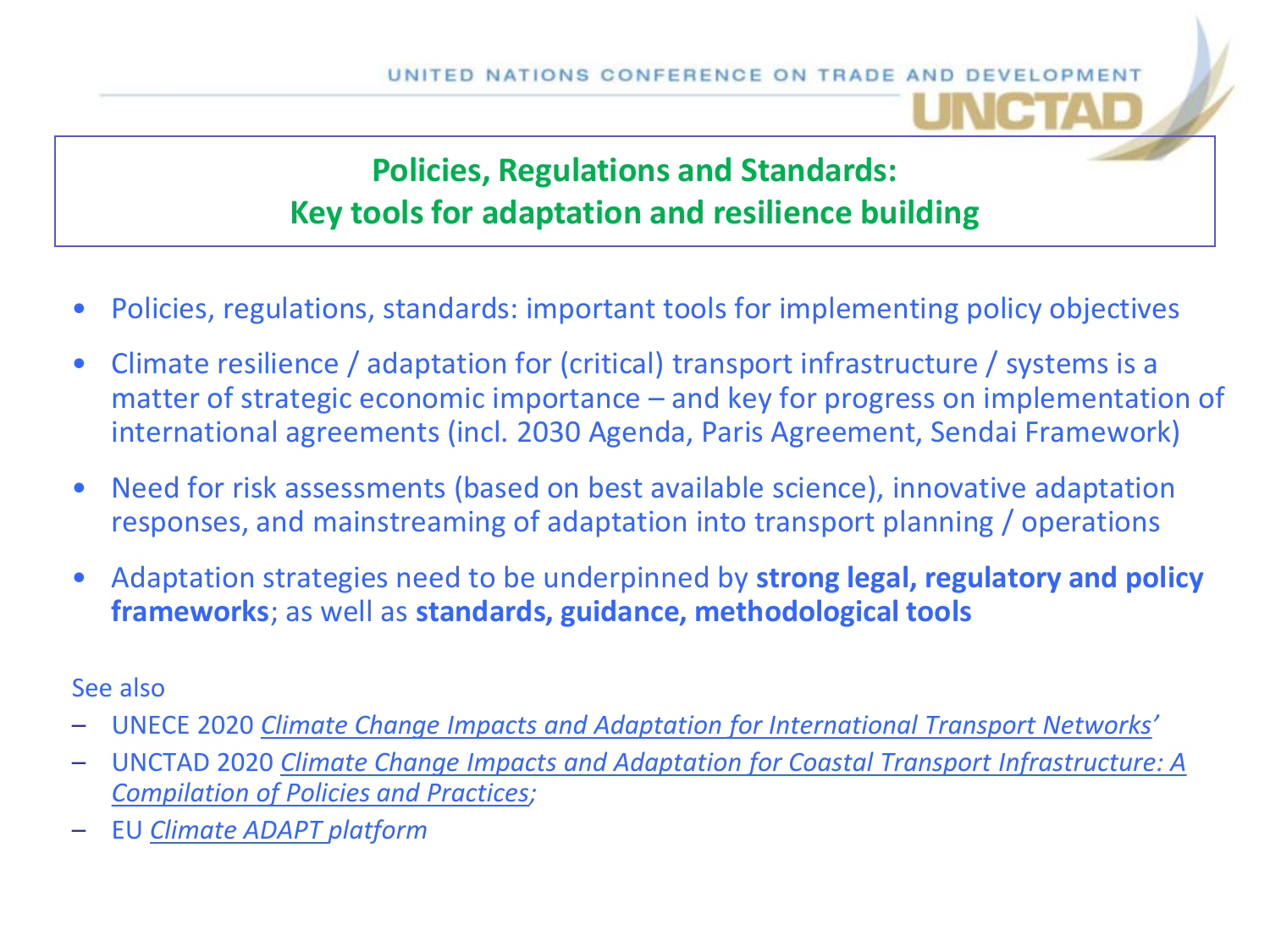# **Policies, plans and strategies at national, sub-national and regional level**  - cross-cutting or sectoral; - inform legislation and actions

Examples in the ECE region include:

- German Strategy for Adaptation to Climate Change (2008)
- National Climate Change Adaptation Plans of France (2011, 2018)
- **Finland's National Climate Change Adaptation Plan 2022 (2014)**
- **Transport, Climate Change Sectoral Adaptation Plan of Ireland (2019)**
- UK National Adaptation Programme and the Third Strategy for Climate Adaptation Reporting (2018)
- Polish National Strategy for Adaptation to Climate Change (NAS2020)
- California's Climate Adaptation Strategy (2018)
- **Scotland's National Transport Strategy (2020) and Second Scottish Climate Change** Adaptation Programme 2019-2024 (2019)
- ICPDR Strategy on Adaptation to Climate Change (2013)
- EU Strategy on Adaptation to Climate Change (2021) to 2050 building on 2013 strategy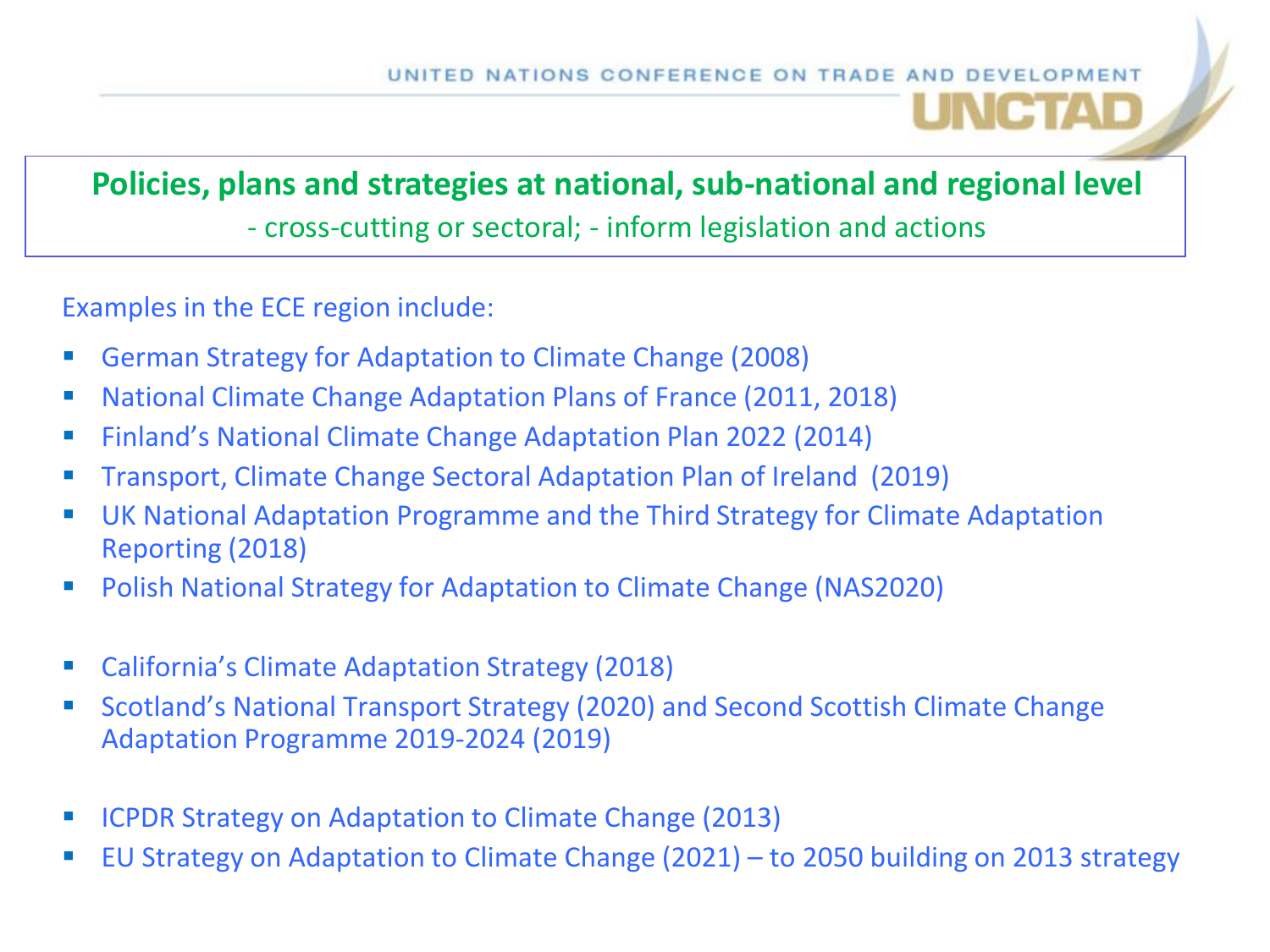### **EU Strategy on Adaptation to Climate Change, COM(2021) 82 final**

■ Underlines the increasing frequency and severity of climate and weather extremes and recognizes that CC impacts have knock-on effects across borders and continents

*"… the disruption of port infrastructure could hamper or even close down trade routes, both for commodities and goods, with potential cascading effects across international supply chains."*

- Highlights need for systemic approach to mainstreaming climate change resilience considerations in all relevant policy fields applicable to both public and private sectors
- **Refers to slow onset sea level rise as an increasing worry for EU coastal areas, which** produce  $\sim$  40% of EU GDP and are home to  $\sim$ 40% of its population
- Impact Assessment (SWD(2021) 25 final) underlines risks to transport infrastructure:

*"In the transport sector, … incremental climate change effects … can result in transportation infrastructure damages, operational disruptions, and pressures on supply chain capacity and efficiency. As part of the new EU Adaptation Strategy, planning and climate risk management will be reinforced by e.g. strengthening climate-proofing transport."*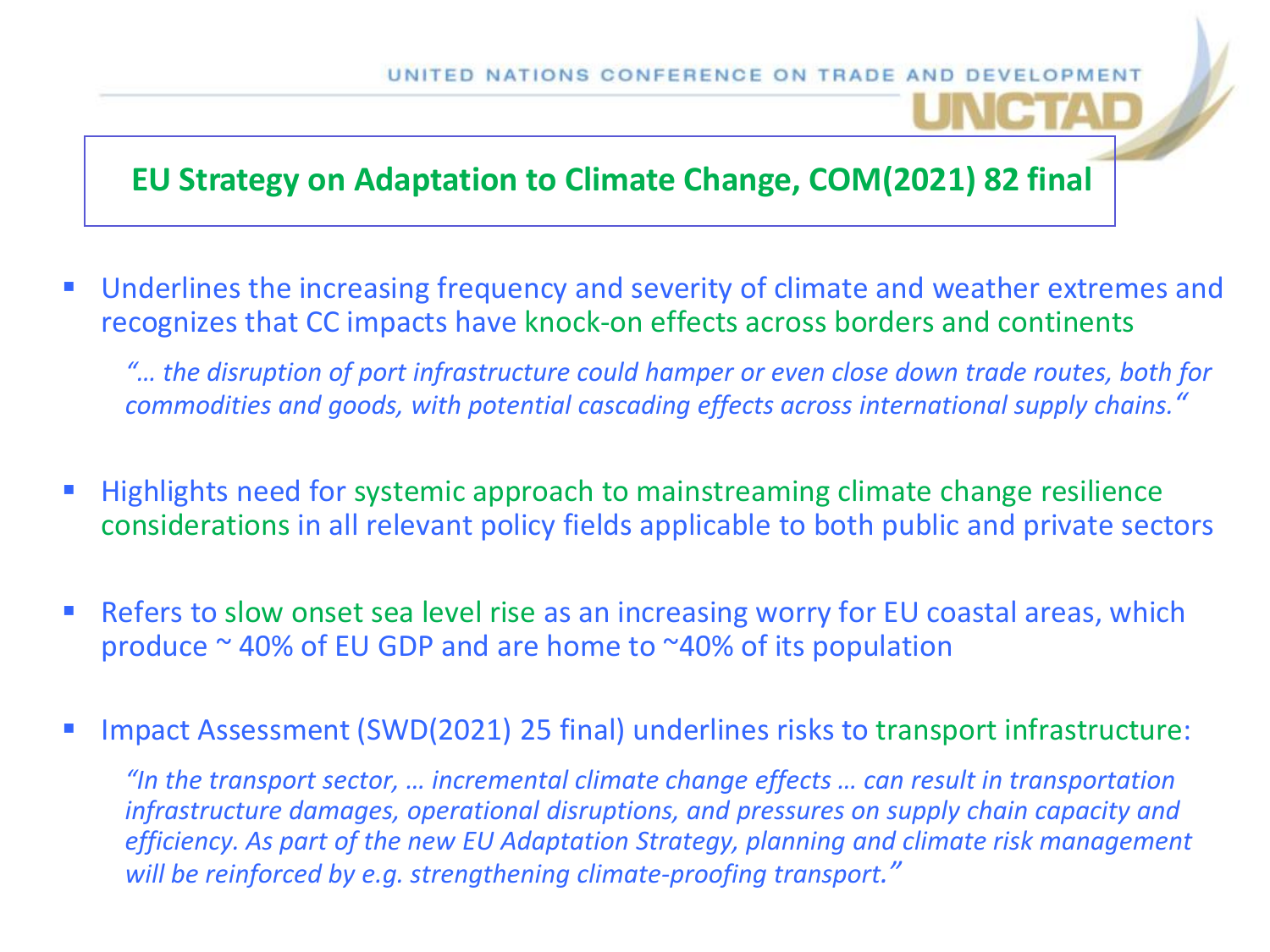## **EU Strategy on Adaptation to Climate Change (2021)**

Inter alia,

#### **To enhance adaptation-related knowledge**, the strategy envisages:

**The improvement of state of the art on adaptation modelling, risk assessment and** management tools – towards "asset-level modelling"; actions aiming at more and better climate-related risk and losses data.

**To reduce climate-related risk**, the strategy envisages European Commission action to:

- **enhance climate proofing guidance and promote its use;**
- **develop an EU-wide climate risk assessment and strengthen climate considerations in** EU disaster risk prevention / management;
- **Increase cooperation with standardisation organisations to climate-proof standards** and to develop new ones for climate adaptation;
- support integration of climate resilience considerations into criteria applicable to construction and renovation of buildings and critical infrastructure.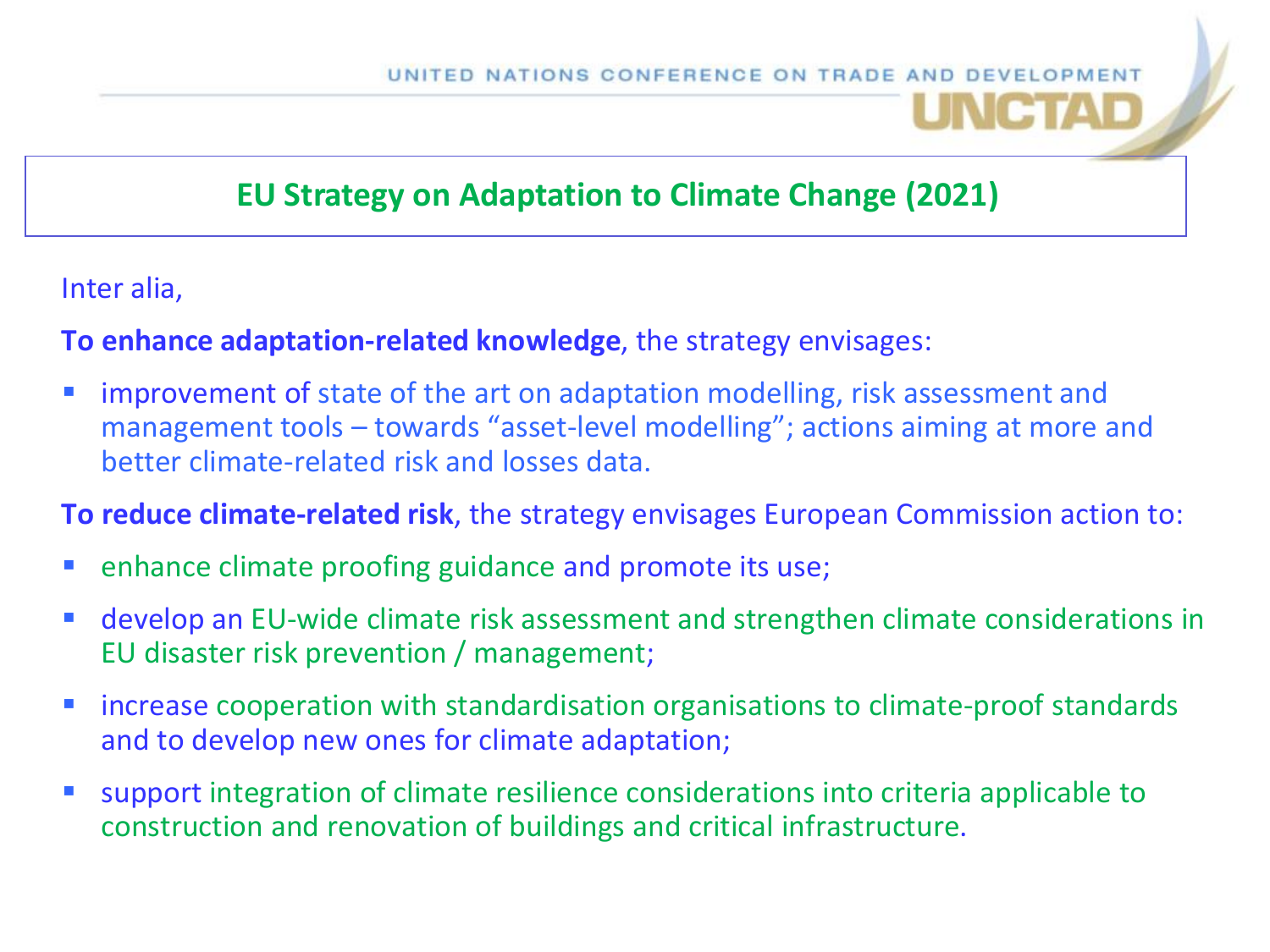# **Legal and regulatory frameworks: Key tools for adaptation and resilience building**

- Adaptation strategies must be underpinned by strong legal/regulatory frameworks
- Given that transport infrastructures form complex systems and are often linked to urban agglomerates, planning regulation can play a particularly important role as a facilitator of climate change adaptation
- Legal and regulatory tools may further provide economic incentives to fund climate change adaptation efforts, promote transfer of adaptation technologies and contribute to availability of accurate climate data and tools
- At the same time, important that legal and regulatory approaches do not inadvertently foster 'maladaptation' that may limit or lock-in future adaptation options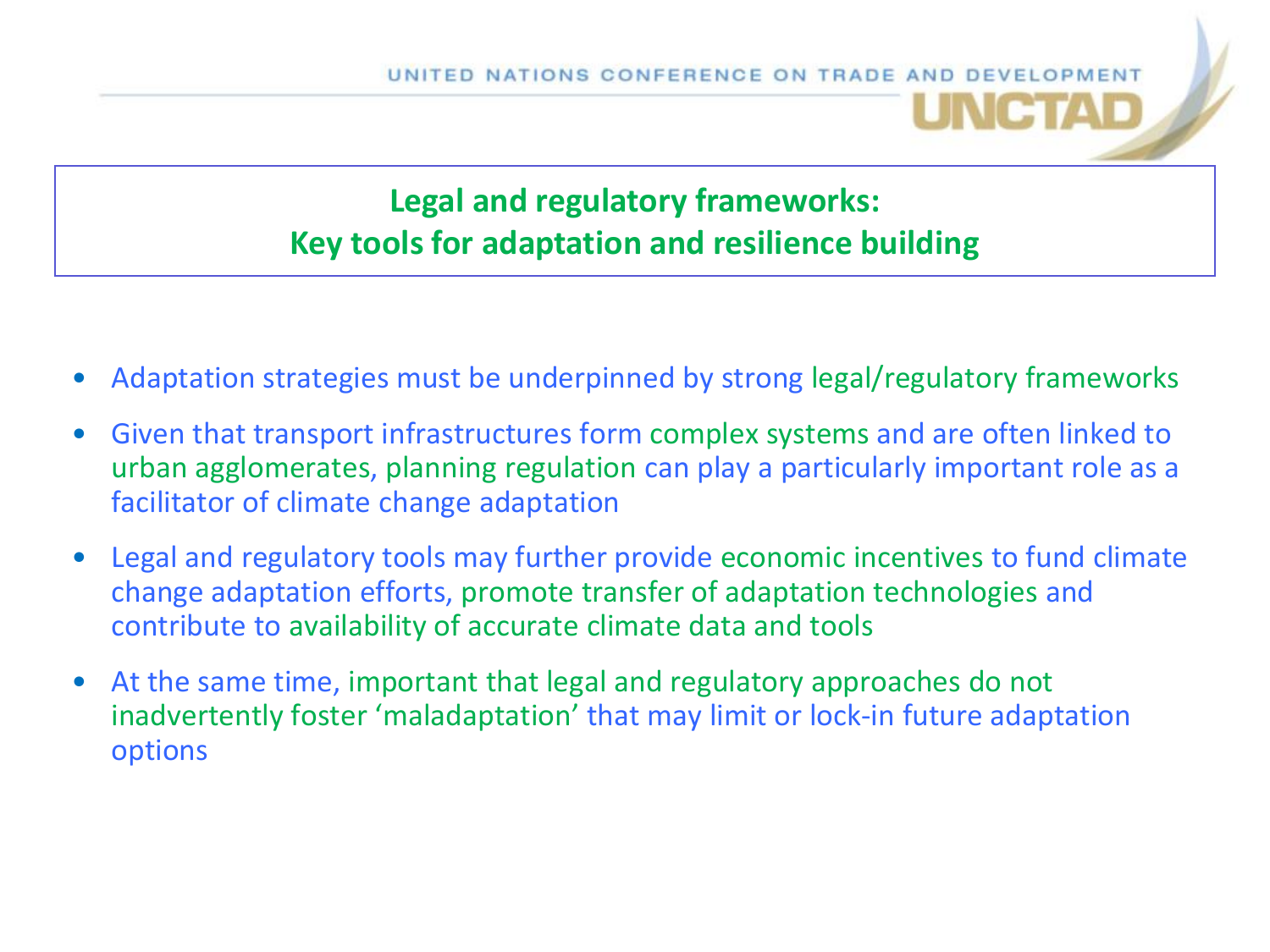## **Legal and regulatory framework**

#### Relevant **international conventions and legal instruments** include:

- 1992 United Nations Framework Convention on Climate Change (UNFCCC)
- 2015 Paris Agreement
- 1998 Aarhus Convention on Access to Information, Public Participation in Decision-making and Access to Justice in Environmental Matters
- 1991 Espoo Convention on Environmental Impact Assessment in a Transboundary Context and 2003 Protocol on Strategic EIA
- 2008 ICZM Protocol to Barcelona Convention

So far relatively few **national and sub-national legal instruments** in ECE region specifically address climate change impacts, adaptation and resilience building, including for transport

e.g. 2008 UK Climate Change Act; 2016 Public Resources Code, State of California, USA

However, several **supranational legal instruments at EU level** are relevant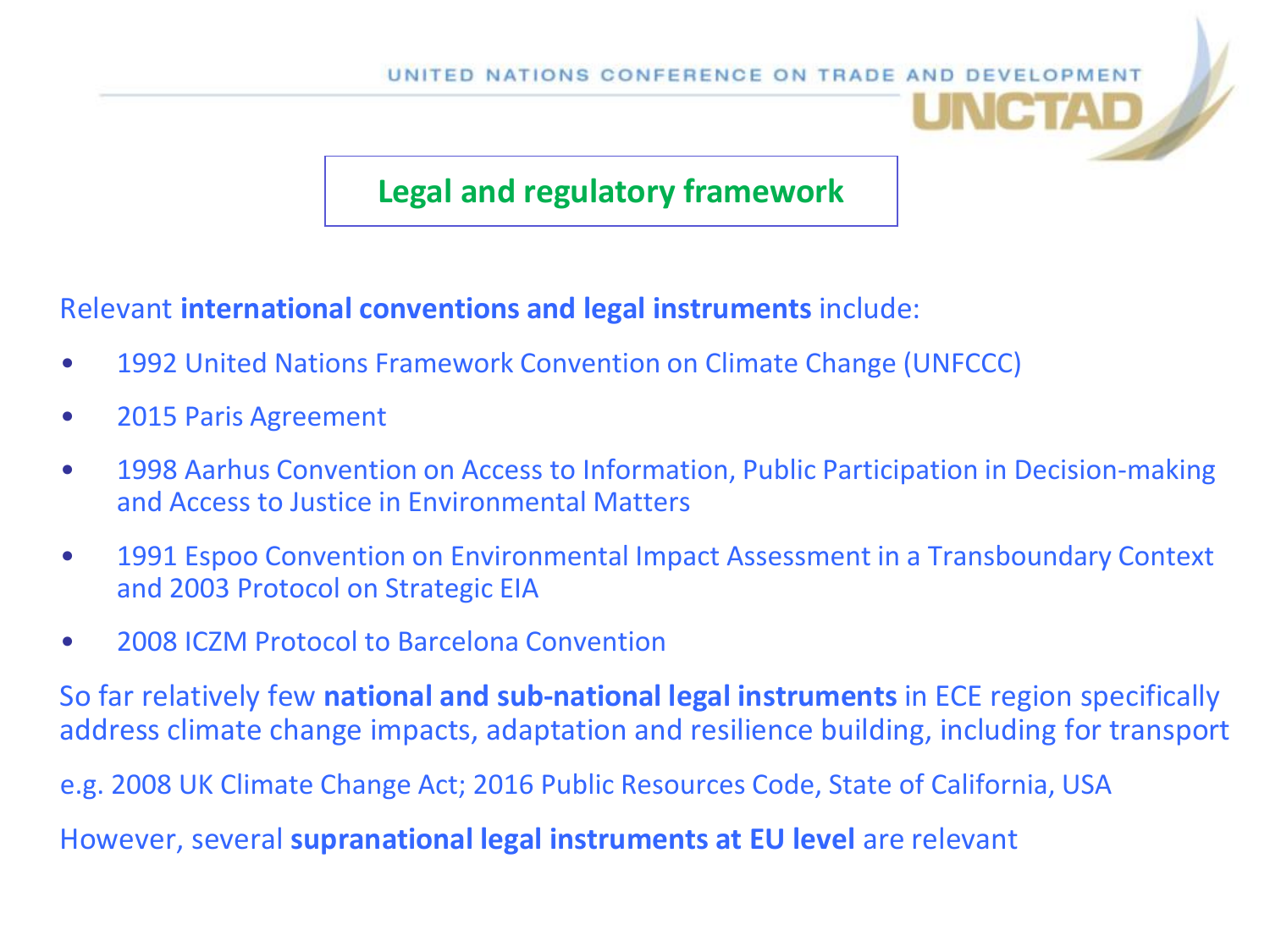## **Legal and regulatory instruments of relevance at EU level include**

- Flood Risk Directive (2007/60/EC)
	- preliminary assessments to **identify** river basins and coastal areas at **flood risk** by 2011; comprehensive flood risk **maps** by 2013; flood risk **management plans** by 2015;
	- **Review of plans by December 2021 to take into account 'the likely impact of climate change on the occurrence of floods'**
- EIA Directive (2014/52/EU)
	- requires **vulnerability to climate change to be taken into account** as part of environmental impacts assessments for large infrastructure projects
- Regulation 2018/1999 on Governance of the Energy Union and Climate Action
	- Inter alia Member States need to **report on national adaptation plans and actions** by 15/3/2021, including on:
		- Goals, objectives, institutional framework
		- CC projections including weather extremes, cc impacts, assessment of climate vulnerability and risks and key climate hazards
		- Adaptative capacity
		- Adaptation plans and strategies
		- Monitoring and evaluation framework
		- Progress in implementation (incl good practices and changes to governance)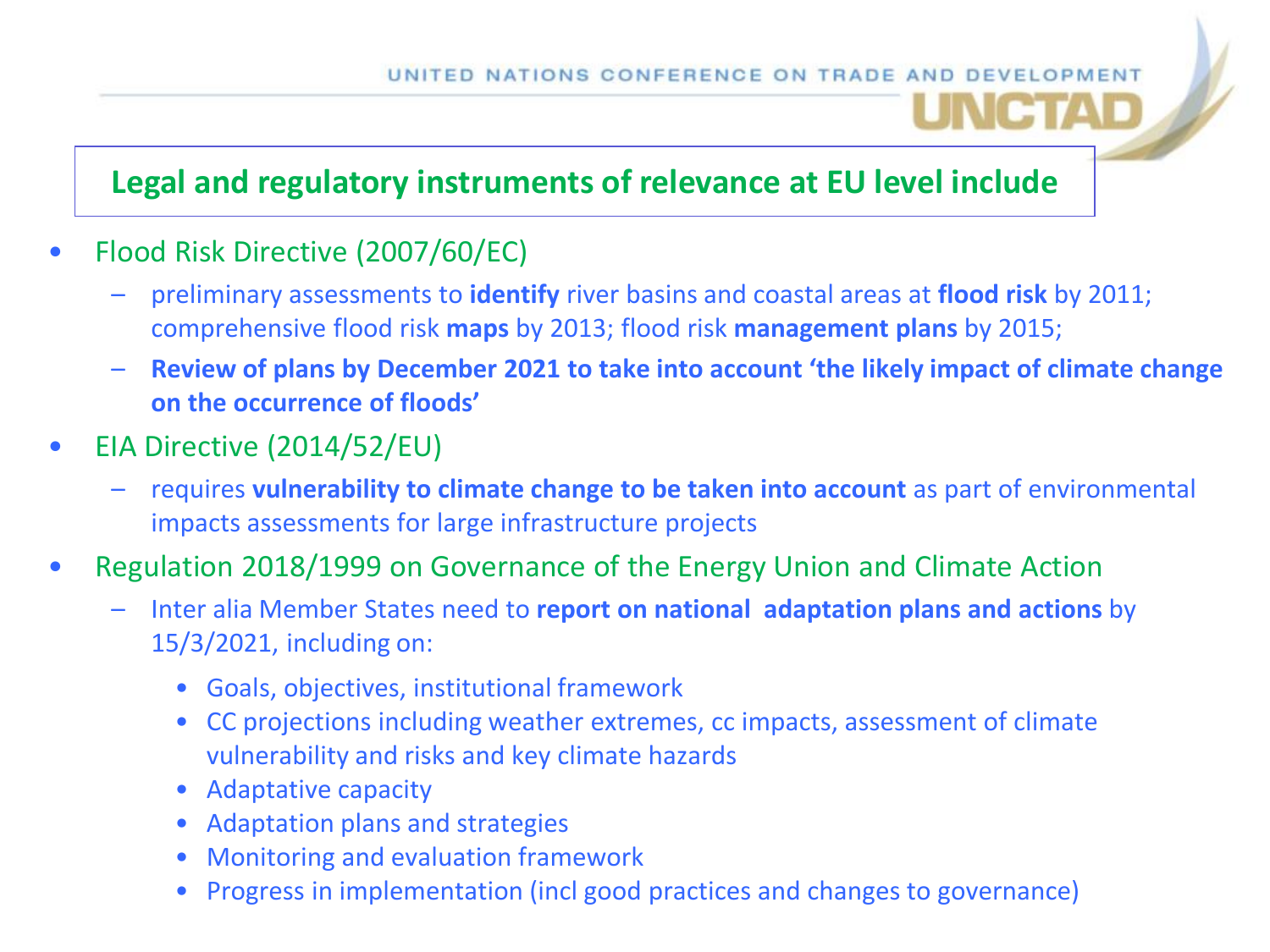#### **Recent developments**



- Regulation 1315/2013 on EU TEN-T guidelines
	- Art. 5 already envisages *… adequate consideration of the vulnerability of transport infrastructure with regard to a changing climate as well as natural or man-made disasters, with a view to addressing those challenges*

See: European Parliament resolution of 20.1.2021 on revision of TEN-T guidelines:

- (12) … *calls on the Commission to propose a legislative framework to improve the riskmanagement, resilience and climate adaptation of transport infrastructure on the core network, all modes included*
- K …*; whereas the development of efficient and resilient transport infrastructure should be at the heart of all European and national [COVID-19] recovery plans and efforts, with a particular focus on multimodal transport links between ports, airports, railways and roads*
- Proposal for a Directive on Resilience of Critical Entities (amending European Critical Infrastructure Directive 2008), December 2020
- Proposal for a Regulation on an EU Climate Law, March 2020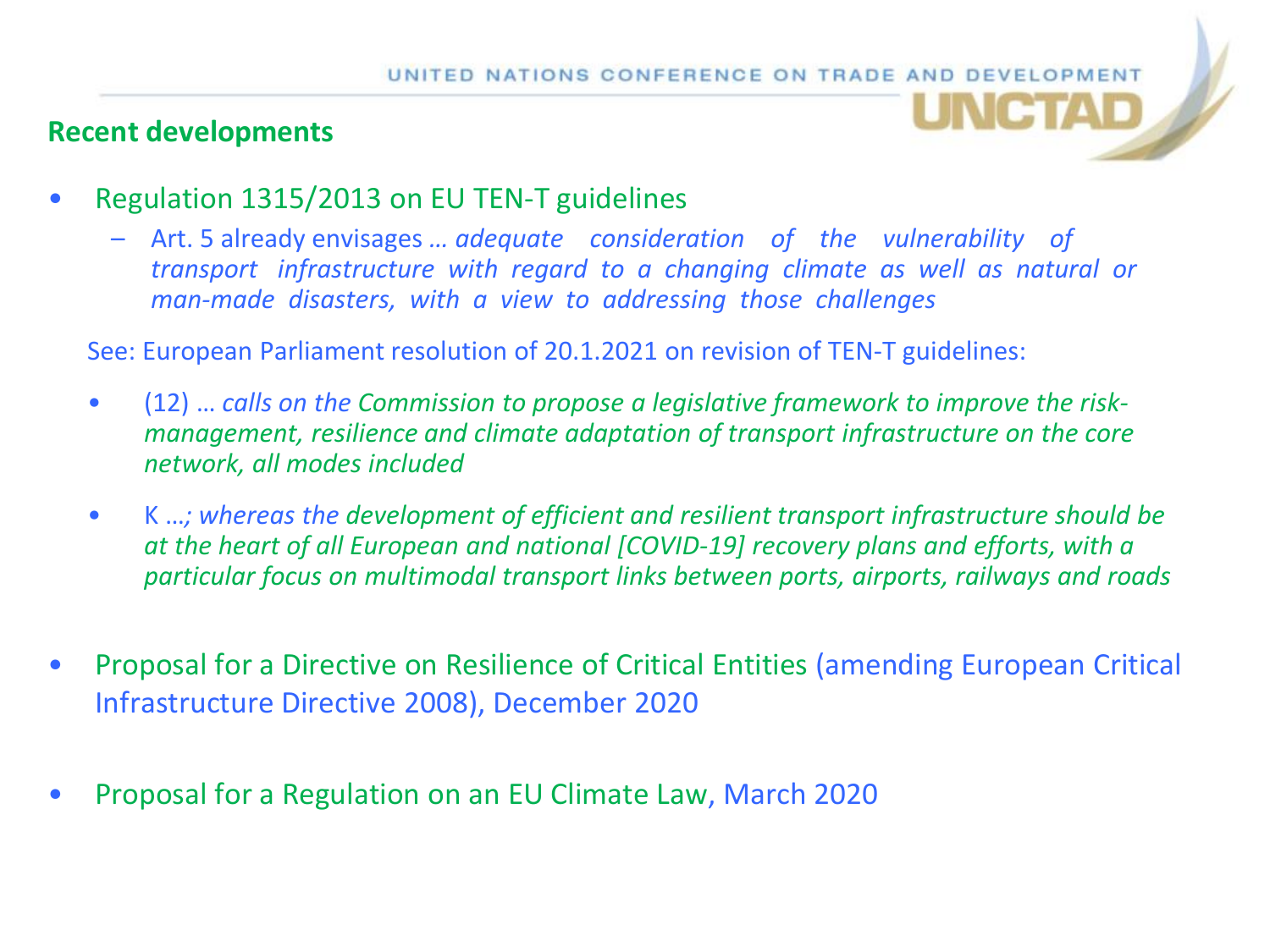# Proposed EU Climate Law (COM(2020) 80 final) – latest draft text (Council) 14171/20, 17 December 2020

Article 4

#### **Adaptation to climate change**

- $\mathbf{1}$ . The relevant Union institutions and the Member States shall ensure continuous progress in enhancing adaptive capacity, strengthening resilience and reducing vulnerability to climate change in accordance with Article 7 of the Paris Agreement.
- The relevant Union institutions and the Member States shall also ensure that policies on  $1a$ . adaptation in the Union and in the Member States are mutually supportive, provide cobenefits for sectoral policies, and work towards better integration of adaptation to climate change into all policy areas.
- $\overline{2}$ . Member States shall develop and implement adaptation strategies and plans [...], based on robust climate and vulnerability baselines and progress assessments.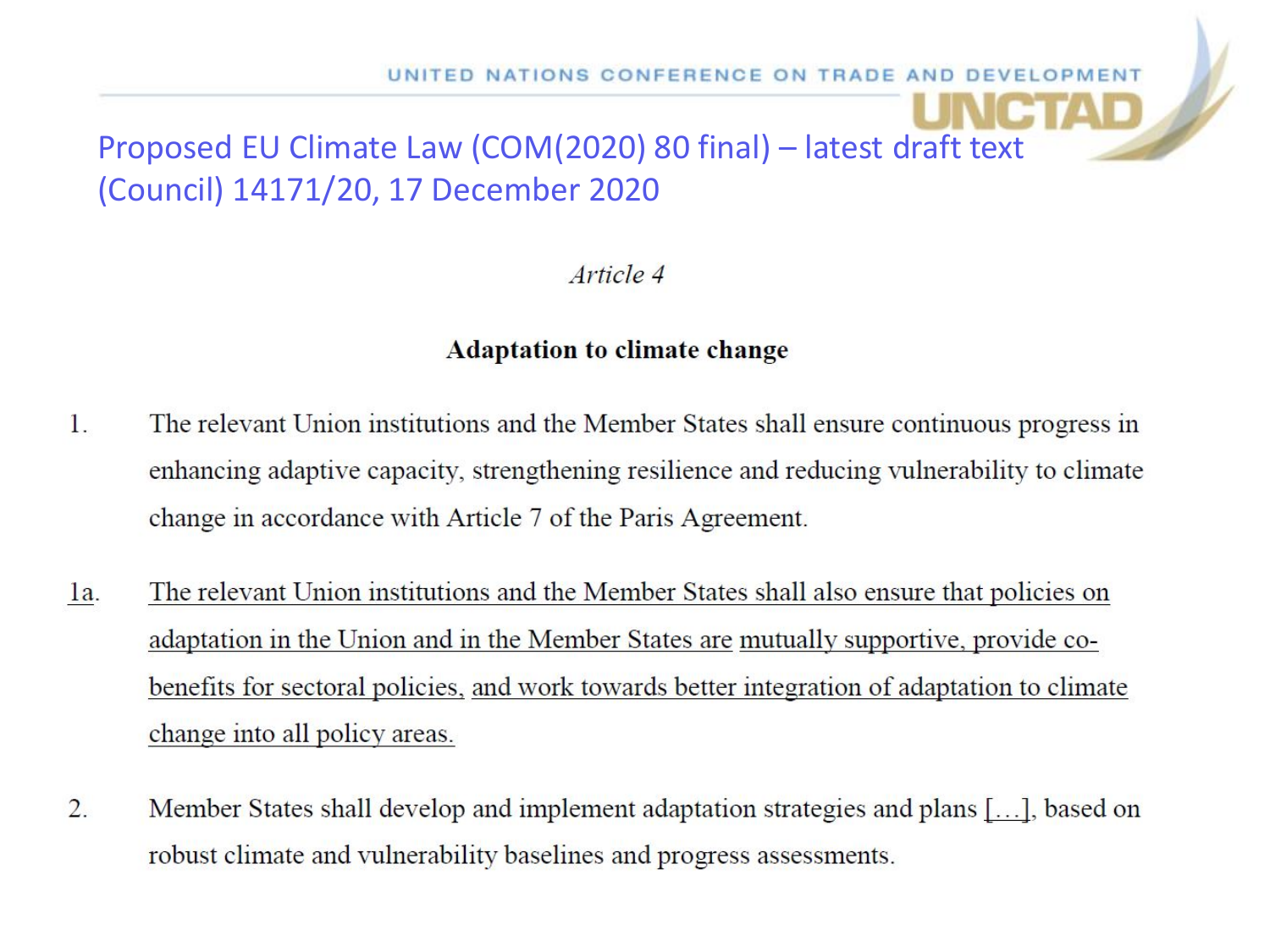

### **Standards for adaptation and resilience building**

Also key are **standards**, guidance and methodological tools for organizations

#### Particularly worth noting

- ISO 14090 Adaptation to climate change principles, requirements, guidelines (June 2019)
- First international standard on climate adaptation
- *Framework* covering *any organization*, adopting a *systems approach;* encourages and *facilitates a structured* and *flexible approach to decision-making* and *mainstreaming* of climate change considerations into planning and decisionmaking
- Important step forward in facilitating risk-assessment and development of adaptation measures (including hard, soft, ecosystem – and low cost)
- ISO 14091:2021 Adaptation to climate change Guidelines on vulnerability, impacts and risk assessment (February 2021)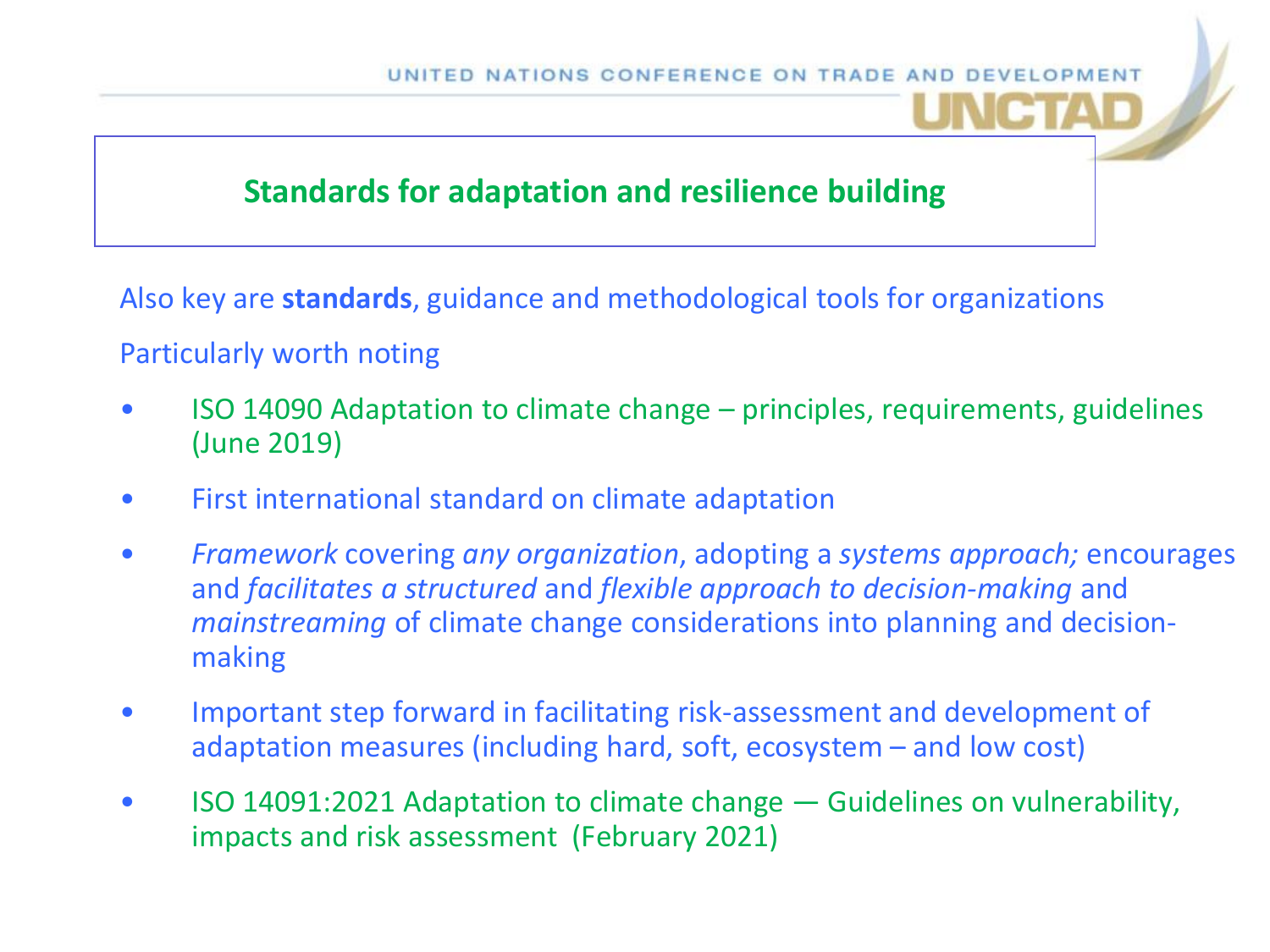

**Policies, regulations and standards in support of integrating consideration of physical climate change risks into transport planning and operations** 

Questions for discussion in this session:

1. Which policies, regulations and standards facilitate climate impact assessment and adaptation for transport infrastructure and operations in your sector/area of work?

2. In respect of which types of issues do you think there is a need for additional / different / improved policies, regulations or standards, to speed up the process of integrating consideration of physical climate change risks into transport planning and operations? - e.g.

- climate impact and risk assessments;
- early warning systems;
- climate risk disclosure;
- technical adaptation measures;
- risk management;
- data availability, etc.